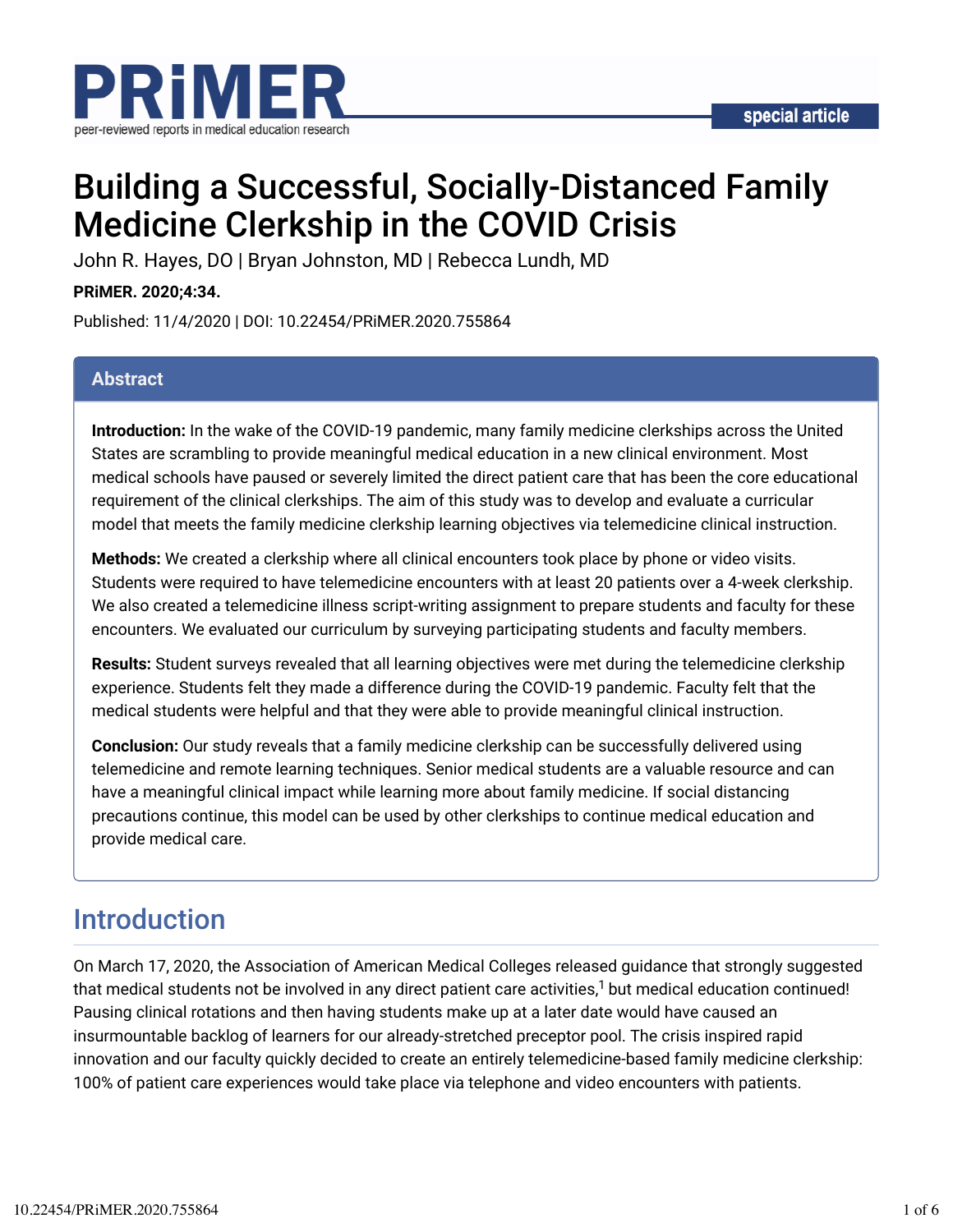## Methods

For our clerkship's clinical experience, we required students to log at least 20 telemedicine patient encounters over 4 weeks. Encounters were staffed with faculty physicians either asynchronously for low-risk situations or immediately when high-risk medical conditions were discovered. We built flexibility into how exactly each clinical preceptor supplied these 20 encounters. Some faculty members gave students lists of high-risk patients to cold call for COVID-19 education and chronic disease check-ins. Other faculty members chose to directly observe medical students, participating in 3-way phone encounters where students conducted the telemedicine encounters with the faculty for patients scheduled for specific clinic sessions. The clerkship provided additional simulated clinical experiences by requiring our students to complete several Aquifer $^2$ cases.

To prepare our clerkship students for telemedicine, we created a "telemedicine illness script writing assignment," due at the end of the first week of the rotation (see supplemental materials for script-writing assignment document). The clerkship provided a template that included an introduction, check-in, and review of symptoms, a placeholder for a 2-minute script on COVID-19, a medication reconciliation, and a placeholder for a 2-minute script on a common chronic disease process. Before writing their scripts, students were instructed to complete a free Centers for Disease Control and Prevention (CDC) module on health literacy for public health professionals, $^3$  complete an interactive online COVID case series, $^4$  listen to two podcasts that provided up-to-date background information on the COVID-19 infection and response,<sup>5,6</sup> browse the discussion topics on the CDC COVID-19 frequently-asked questions page, $^7$  and review a brief telemedicine guide from the Academy of Communication in Healthcare. $^8$  These materials provided up-to-date information about COVID-19 in April 2020, but will likely require updating in future versions of this curriculum. After writing their scripts, students were encouraged to review and revise them with their clinical preceptor. After revision, all telemedicine scripts were deidentified and uploaded into a shared drive so they could be used as templates for conversations for all clerkship students. Every student in the clerkship wrote a script for a different chronic disease process, so that we quickly generated a shared library of communication guides for these telemedicine encounters. After completing this preparatory assignment, students were deemed ready to engage with real patients.

We evaluated this remote clerkship curriculum using anonymous surveys via Qualtrics software at the conclusion of the 4-week rotation. Since these surveys fell under the curriculum evaluation/quality improvement umbrella, Medical College of Wisconsin Institutional Review Board members exempted this study from its review process. All faculty members and medical students were also invited to complete short evaluation surveys of their experience with the new remote clerkship (see supplemental materials for student and faculty surveys).

### **Results**

Fifteen of 17 students and nine preceptors completed the postrotation evaluation. Students conducted an average of 32 clinical patient encounters; this was slightly above the 24-25 encounters that students and preceptors felt should be required of this rotation. Table 1 compares student and preceptor responses to clerkship impact questions. Key findings include that students improved workflow, were capable of assessing for and providing guidance regarding COVID-19, and that many recommended continuing to use telemedicine as part of future in-person clerkships. Nearly all respondents (100% of preceptors, 93.3% of students) agreed that this clerkship format enhanced clinical skill development/allowed for meaningful clinical teaching. Table 2 displays student self-evaluation of accomplishment of clerkship learning objectives. Each was evaluated on a 5-point Likert scale (1=strongly disagree; 5=strongly agree), with mean values of 4.38–4.87 and standard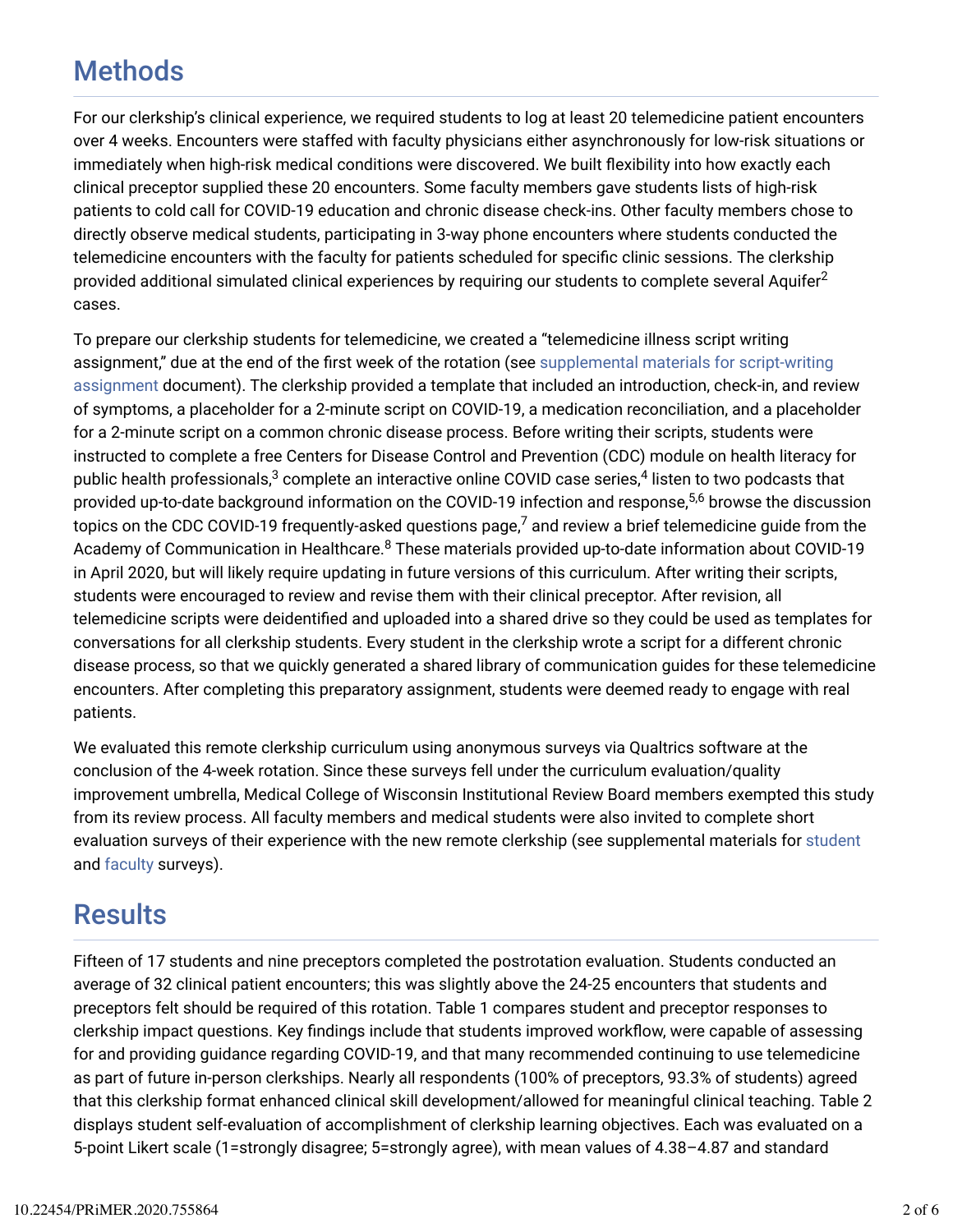deviation of .40 to 0.78. This is notable given these learning objectives were unchanged from traditional inperson clerkship. Table 3 compiles themes from student and preceptor responses to free-response prompts, in which five common themes were identified: the students were useful, students and patients benefitted, students developed clinical skills, preceptors identified teaching advantages, and organizational/format challenges of the rotation.

## **Discussion**

Clinical faculty and medical students in the Medical College of Wisconsin's Family Medicine Clerkship quickly adapted to continue medical education, provide public health information, and care for at-risk patients, all while adhering to the COVID-19 social distancing guidelines. Our entirely telemedicine-based, socially-distant clerkship successfully engaged students in meaningful patient care and met all of our established pre-COVID learning objectives. Our survey of clinical faculty also indicated they were able to continue with excellent clinical instruction while not being overburdened with training responsibilities.

Our clerkship decided that 20 telemedicine encounters, combined with 25 assigned Aquifer cases would provide an adequate learning experience for our leaners. Twenty telemedicine visits is notably less than the 70 physical patient encounters required prior to COVID, so it is somewhat surprising that our survey data were overwhelmingly positive. It is likely that an overall lower volume of clinical cases in our faculty practices allowed for more robust patient care discussions than typically happens in a busy family medicine clinic. Faculty and students also reported there were more opportunities for direct observation and feedback of student-patient communications.

We were fortunate to recruit faculty with extensive student teaching experience to precept clerkship students virtually; all attendings who were invited agreed to participate. Typically, a small proportion of clerkship students are assigned to work with community preceptors, but they were not approached to precept during the initial transformation to telemedicine and virtual teaching at the onset of the pandemic.

Our study has limitations. We present here the evaluation data from only one block rotation of our family medicine clerkship. This was compiled and published rapidly so that other clerkships could learn from our model. We also only had an 88% response rate on our anonymous student surveys and a 70% response rate on our faculty surveys. Implementation and further study of this curriculum by other institutions could provide additional validity to our telemedicine curricular model. The authors look forward to collaborating with others as we work together to continue medical education during the COVID-19 pandemic.

## Tables and Figures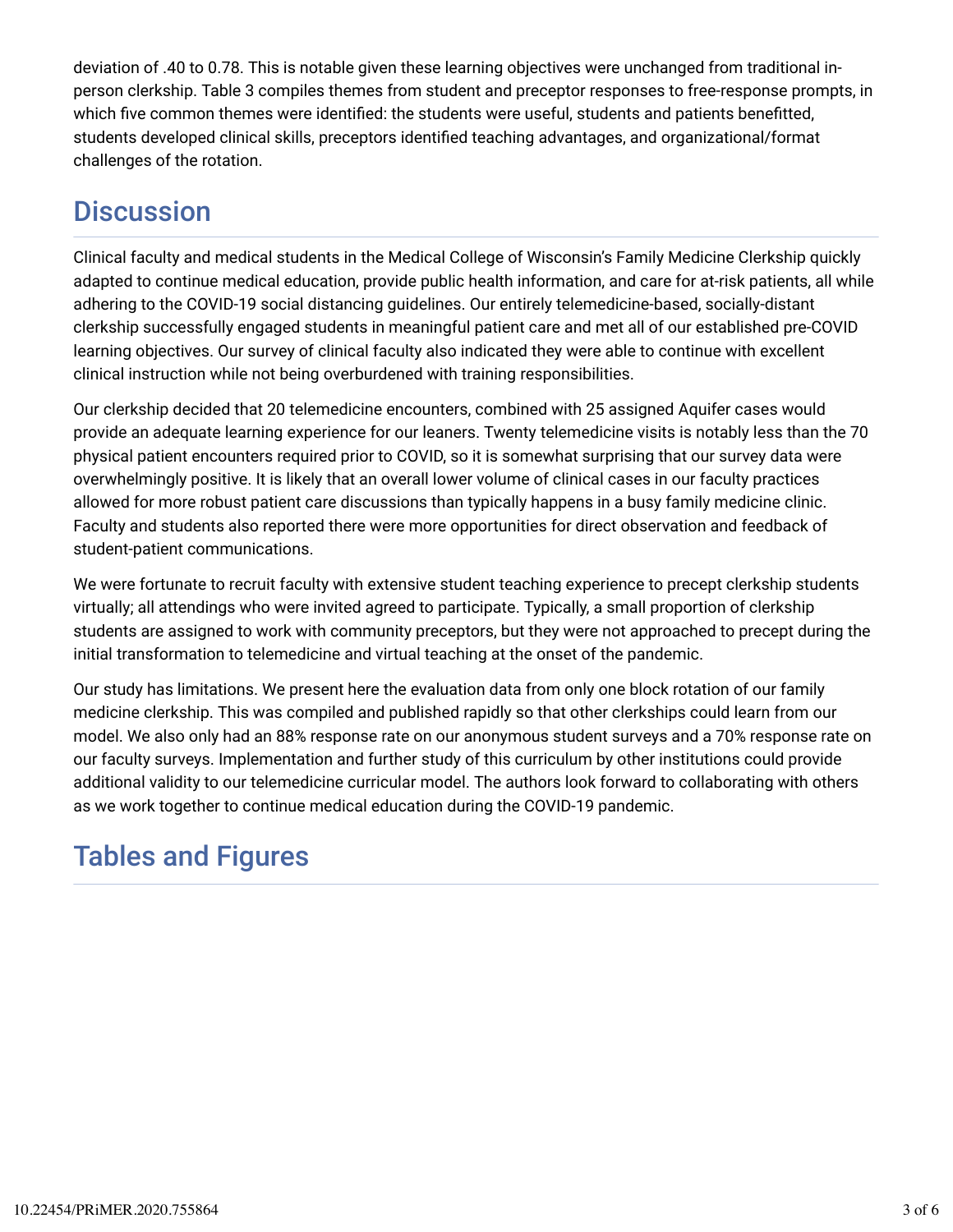#### Table 1: Comparing Student and Preceptor Quantitative Feedback, by Themes

| <b>Impact Theme*</b>                                                                                                         | % of Students<br>"Somewhat<br>Agree" or<br>"Strongly Agree" | % of Preceptors<br>"Somewhat<br>Agree" or<br>"Strongly Agree" |
|------------------------------------------------------------------------------------------------------------------------------|-------------------------------------------------------------|---------------------------------------------------------------|
| Students in this clerkship made a difference/helped preceptors provide better<br>clinical care during the COVID-19 pandemic. | 93.3                                                        | 88.9                                                          |
| Students were confident in remotely assessing signs/symptoms of COVID-19/<br>demonstrated this to their preceptors.          | 100                                                         | 88.9                                                          |
| Students were confident in providing guidance and answering common questions<br>about COVID-19.                              | 93.3                                                        | (not assessed)                                                |
| Recommend using telemedicine as part of permanent clerkship                                                                  | 86.7                                                        | 77.8                                                          |
| Telemedicine experience enhanced clinical skill development/allowed for<br>meaningful clinical teaching                      | 93.3                                                        | 100                                                           |

\* Assessed on a 5-point likert scale: strongly agree, somewhat agree, neither agree nor disagree, somewhat disagree, strongly disagree.

| The Family Medicine Clerkship Experience Met<br>the Following Learning Objectives. I                                                                        | Mean (scale 1-5) | <b>SD</b> | N  |
|-------------------------------------------------------------------------------------------------------------------------------------------------------------|------------------|-----------|----|
| Gathered information, formulated differential diagnoses, and proposed plans for initial<br>evaluation and management of patients with common presentations. | 4.73             | 0.44      | 15 |
| Managed follow-up visits with patients having one or more common chronic diseases.                                                                          | 4.87             | 0.50      | 15 |
| Demonstrated competency in advanced elicitation of history, communication, and clinical<br>reasoning skills.                                                | 4.80             | 0.40      | 15 |
| Integrated socioeconomic, cultural, and environmental factors into patient care.                                                                            | 4.73             | 0.57      | 15 |
| Recognized symptoms, signs, and differential diagnoses of common acute and chronic<br>illnesses as they present in primary care.                            | 4.73             | 0.44      | 15 |
| Developed evidence-based diagnostic and management plans for common acute and<br>chronic diseases.                                                          | 4.60             | 0.49      | 16 |
| Integrated population factors of heritage, environment and disease prevalence into patient<br>care.                                                         | 4.38             | 0.78      | 16 |

#### Table 2: Student Self-assessed Achievement of Clerkship Learning Objectives

Scale: 1 (strongly disagree) - 5 (strongly agree)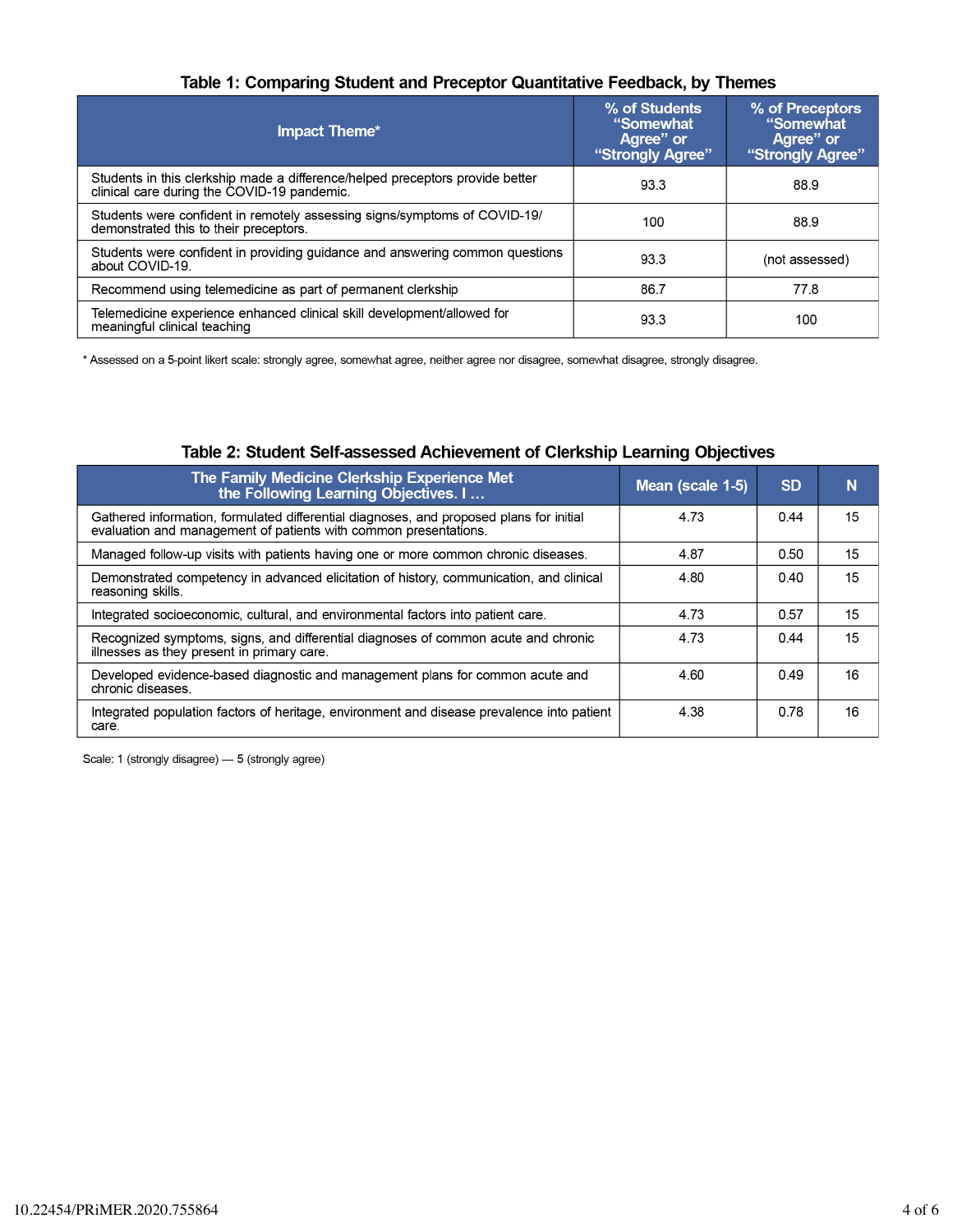#### Table 3: Summary of Student Feedback (In Bold) and Preceptor Feedback (In Italics), Grouped by Themes

| <b>Feedback Themes</b>                                         | Theme Details: Italic: Student Feedback; Bold: Preceptor Feedback                                                                                                                                                                                                                                                                                                                                                                                                                                                                                                                                                                                                                                                                                                                                                                                                                                                            |
|----------------------------------------------------------------|------------------------------------------------------------------------------------------------------------------------------------------------------------------------------------------------------------------------------------------------------------------------------------------------------------------------------------------------------------------------------------------------------------------------------------------------------------------------------------------------------------------------------------------------------------------------------------------------------------------------------------------------------------------------------------------------------------------------------------------------------------------------------------------------------------------------------------------------------------------------------------------------------------------------------|
| Students were useful                                           | • Felt included in healthcare system efforts to address COVID-19; not the case in other remote<br>clerkships; "felt so useless at home (before the clerkship)"<br>• Autonomy appreciated; "made me feel more like a resident than any other rotation"<br>• Able to experience continuity of care with some patients; "made me feel like I was really integral to<br>their care"<br>• Felt the education they provided patients was needed/appreciated<br>• Students were helpful when preceptors were redeployed; " called my most at-risk patients<br>and made a difference in their care"<br>• Student history taking and general patient care helped preceptors<br>• Over 100 medications orders for chronic conditions were filled at the student-run free clinic<br>dispensary and provided to patients during the month as a result of these telehealth visits;<br>additional prescriptions were filled at pharmacies. |
| Students and patients<br>benefitted from their<br>interactions | • Enjoyed engaging patients in this way; "Really nice to meet people where they were at"<br>• Felt patients enjoyed the interactions; "had a lot of  really wonderful patient conversations"<br>• Felt patients appreciated COVID-19 questions answered from a trusted source<br>They were very enthusiastic, which patients appreciated<br>• Offered students a way to engage with patients<br>• Patients responded well to telehealth visits                                                                                                                                                                                                                                                                                                                                                                                                                                                                               |
| Students developed<br>clinical skills                          | • Developed better communication skills, history taking skills, presenting skills, making assessments<br>and plans, managing chronic disease; "I was surprised with how much I learned"<br>• Students had more flexibility for independent learning<br>• Students were able to accomplish clinical learning despite not able to perform physical exam                                                                                                                                                                                                                                                                                                                                                                                                                                                                                                                                                                        |
| Benefits to new teaching<br>format                             | • Students had more continuity of care with patients; had more time-flexible patient encounters<br>• Students learned population health concepts<br>• Usually more time to teach between patients                                                                                                                                                                                                                                                                                                                                                                                                                                                                                                                                                                                                                                                                                                                            |
| Organizational/format<br>challenges                            | • Not enough clinical encounters of different kinds: acute care, chronic disease management, pediatrics<br>Not enough scheduled encounters/too much pop health exposure<br>Inconsistent organization/lead time for changes/assignments<br>• Not enough formative feedback or attending teaching<br>• Scheduling/timing were challenges<br>Difficult to assess students; limited observation of their skills<br>• Concerns that breadth of family medicine not translated                                                                                                                                                                                                                                                                                                                                                                                                                                                     |

### Acknowledgments

The authors thank the following clinical faculty members for their dedication to family medicine medical student education: Leslie Ruffalo, Courtney Barry, Craig Young, Joseph Gravel, Lauren Bauer, Brooke Passolt, Sabina Diehr, Karen Hulbert, David Johnson, Laura Brusky, Rebecca Bernstein, Seth Bodden, Robin Helm, Veneshia McKinney, Kwanza Devlin, and Daniel Duffy. They also thank their clerkship staff Stephanie Shaw and Alanda Malveaux for their hard work making this project a reality.

### Corresponding Author

John R. Hayes, DO Medical College of Wisconsin, Department of Community and Family Medicine, 8701 W. Wauwatosa, WI 53211 jrhayes@mcw.edu

### **Author Affiliations**

John R. Hayes, DO - Medical College of Wisconsin, Department of Community and Family Medicine Bryan Johnston, MD - Medical College of Wisconsin, Department of Community and Family Medicine Rebecca Lundh, MD - Medical College of Wisconsin, Department of Community and Family Medicine

#### References

1. Whelan A, Prescott J, Young G, Catanese V, McKinney R. Guidance on Medical Students' Participation in